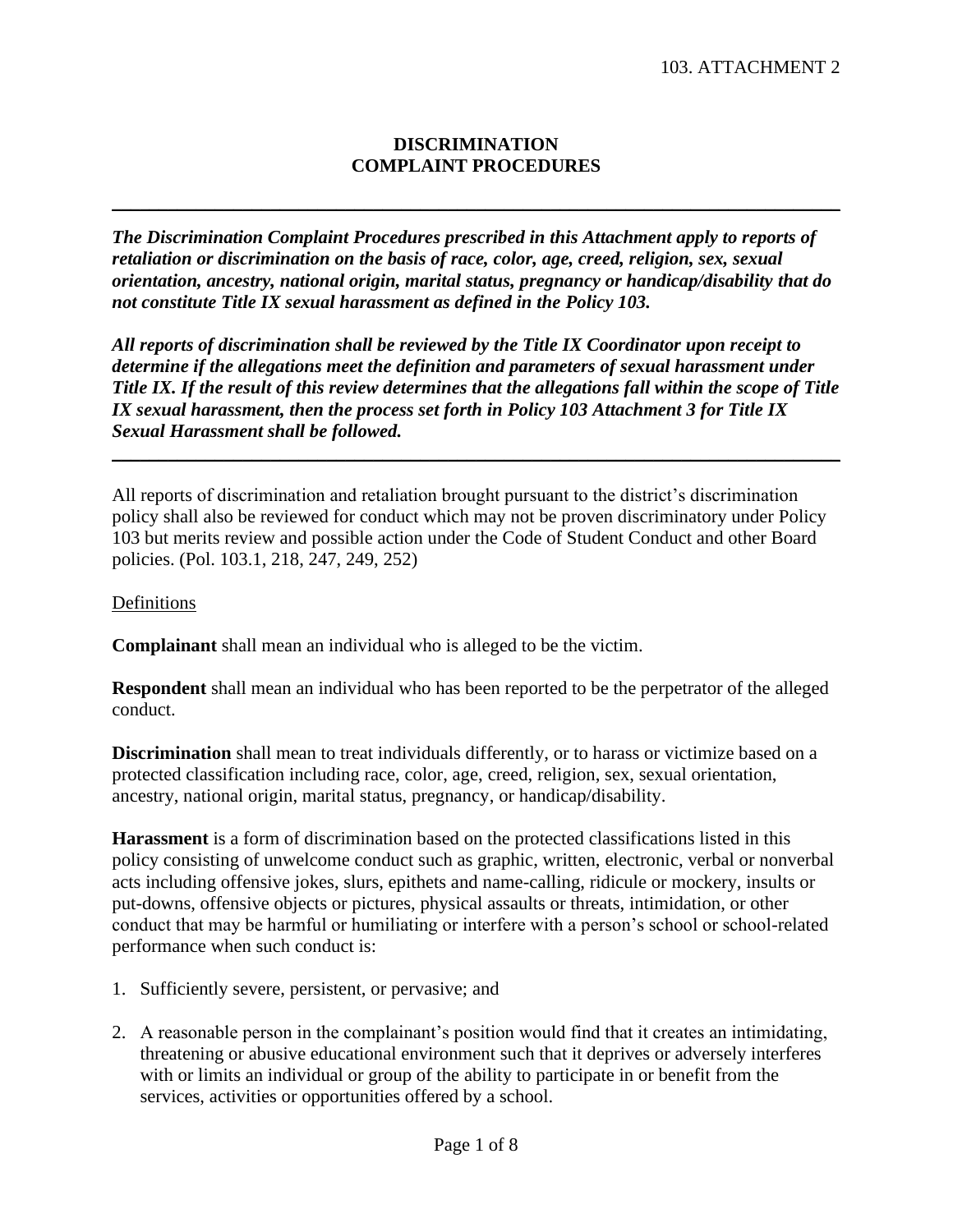**Retaliation** shall mean actions including, but not limited to, intimidation, threats, coercion, or discrimination against a victim or other person because they report discrimination or harassment, participate in an investigation or other process addressing discrimination or harassment, or act in opposition to discriminatory practices.

#### Reasonable Accommodations

Throughout the discrimination complaint procedures, the district shall make reasonable accommodations for identified physical and intellectual impairments that constitute disabilities for all parties, and address barriers being experienced by disadvantaged students such as English learners and homeless students, consistent with the requirements of federal and state laws and regulations and Board policy. (Pol. 103.1, 113, 138, 251, 832, 906)

#### Required Reporting Under Other Policies

In addition to implementing the disciplinary complaint procedures, the building principal or Compliance Officer shall ensure that reported conduct which meets the definition of other laws, regulations or Board policies, is also appropriately addressed in accordance with the applicable laws, regulations or Board policies, including but not limited to, incidents under the Safe Schools Act, reports of educator misconduct, threats, or reports of suspected child abuse. (Pol. 218, 317.1, 806, 824)

#### Timeframes

Reasonably prompt timeframes shall be established for completing each step of the discrimination complaint procedures, including timeframes for filing and resolving appeals.

The established timeframes included in these procedures may be adjusted to allow for a temporary delay or a limited extension of time for good cause. Written notice of the delay or extension and the reason for such action shall be provided to the complainant and the respondent and documented with the records of the complaint. Good cause may include, but is not limited to, considerations such as:

- 1. The absence of a party or a witness.
- 2. Concurrent law enforcement activity.
- 3. Need for language assistance or accommodation of disabilities.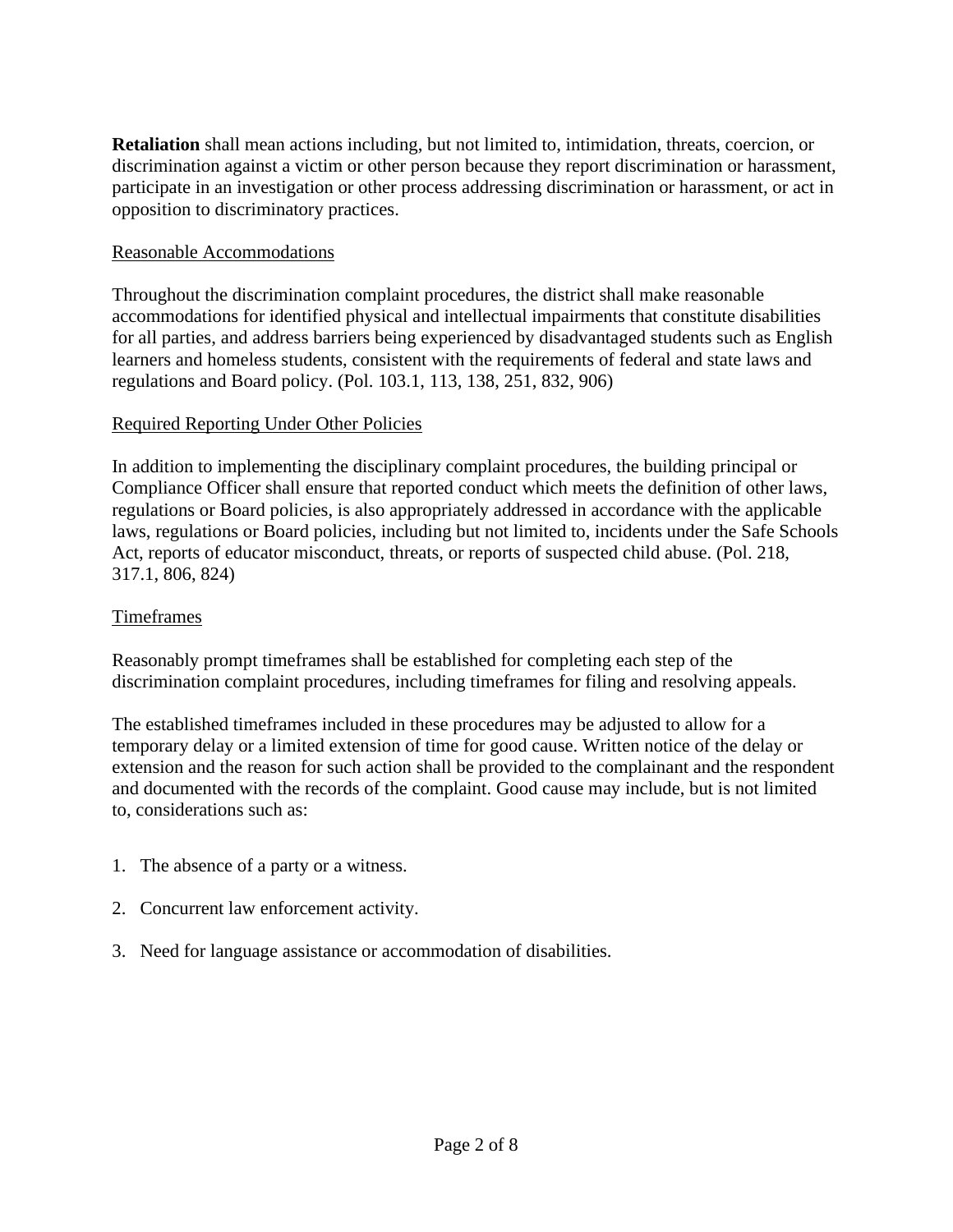## **PROCEDURES FOR COMPLAINTS OF DISCRIMINATION**

## **Step 1 – Reporting**

A student or individual who believes they have been subject to discrimination by any student, employee or third party is encouraged to immediately report the incident to the building principal using the Discrimination/Sexual Harassment/Bullying/Hazing/Dating Violence/Retaliation Report Form or by making a general report verbally or in writing to the building principal.

Parents/Guardians of students have the right to act on behalf of the complainant, the respondent, or other individual at any time.

Any person with knowledge of discrimination in violation of Board policy or this procedure is encouraged to immediately report the matter to the building principal.

A school employee who suspects or is notified that a student has been subject to discrimination shall immediately report the incident to the building principal. Additionally, employees who have reasonable cause to suspect that a child is the victim of child abuse, shall immediately report the suspected abuse, in accordance with applicable law, regulations and Board policy. (Pol. 806)

The building principal shall immediately notify the Title IX Coordinator and Compliance Officer of the reported discrimination.

If the building principal is the subject of a complaint, the student, third party or employee shall report the incident directly to the Title IX Coordinator and/or Compliance Officer.

The complainant or reporting individual shall be encouraged to use the Discrimination/Sexual Harassment/Bullying/Hazing/Dating Violence/Retaliation Report Form, however, complaints shall be accepted in person, by telephone, by mail or email, or by any other means that results in the appropriate individual receiving the individual's verbal or written report. Verbal reports shall be documented using the Discrimination/Sexual Harassment/Bullying/Hazing/Dating Violence/Retaliation Report Form, and these procedures shall be implemented.

The Title IX Coordinator shall review reports and complaints and may gather additional information from the individual submitting the report and other parties identified in the report using the Discrimination/Sexual Harassment/Bullying/Hazing/Dating Violence/Retaliation Report Form. The Title IX Coordinator shall promptly contact the complainant regarding the report to gather additional information as necessary, and to discuss the availability of supportive measures. The Title IX Coordinator shall consider the complainant's wishes with respect to supportive measures.

The Title IX Coordinator shall conduct an assessment to determine whether the reported circumstances are most appropriately addressed through the Discrimination Complaint Procedures prescribed in this Attachment 2, or if the reported circumstances meet the definition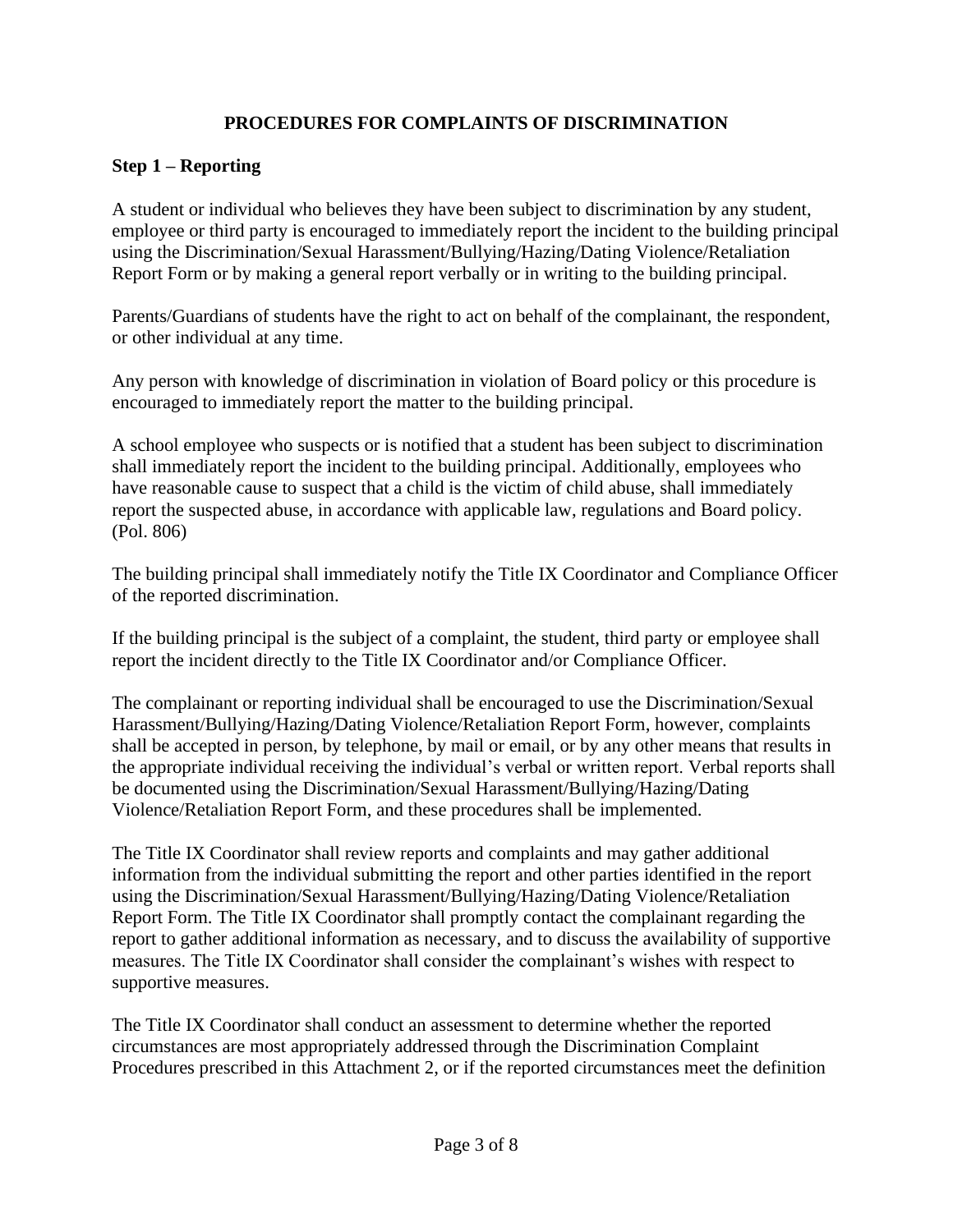and parameters of Title IX sexual harassment and are most appropriately addressed through the Title IX Sexual Harassment Procedures and Grievance Process for Formal Complaints in Attachment 3, or other applicable Board policies.

If the Title IX Coordinator determines that the report should be addressed through the discrimination complaint procedures, the Compliance Officer shall be notified and the complaint procedures in this Attachment 2 implemented.

When any party is an identified student with a disability, or thought to be a student with a disability, the Title IX Coordinator shall notify the Director of Special Education and coordinate to determine whether additional steps must be taken for the party, while the discrimination complaint procedures are implemented. Such measures may include, but are not limited to, conducting a manifestation determination, functional behavioral assessment (FBA) or other assessment or evaluation, in accordance with applicable law, regulations or Board policy. FBAs must be conducted when a student's behavior interferes with the student's learning or the learning of others and information is necessary to provide appropriate educational programming, and when a student's behavior violates the Code of Student Conduct and is determined to be a manifestation of a student's disability. (Pol. 113, 113.1, 113.2, 113.3)

# **Step 2 – Initial Communications/Supports**

The complainant shall be informed about the Board's policy on discrimination, including the right to an investigation of both verbal and written reports of discrimination.

The building principal or designee, in consultation with the Compliance Officer, Title IX Coordinator and other appropriate individuals, shall promptly implement appropriate measures to protect the complainant and others as necessary from violation of the policy throughout the course of the investigation.

The building principal or designee may provide to the complainant factual information on the complaint and the investigative process, the impact of choosing to seek confidentiality and the right to file criminal charges. The person accepting the complaint shall handle the report objectively, neutrally and professionally, setting aside personal biases that might favor or disfavor the complainant or respondent.

The building principal or designee shall seek to obtain consent from parents/guardians to initiate an investigation where the complainant or alleged victim is under age eighteen (18), and inform parents/guardians of the complainant that the complainant may be accompanied by a parent/guardian during all steps of the complaint procedure. When a parent/guardian requests confidentiality and will not consent to the alleged victim's participation in an investigation, the building principal or designee shall explain that the school shall take all reasonable steps to investigate and respond to the complaint consistent with that request for confidentiality as long as doing so does not preclude the school from responding effectively to the discrimination and preventing discrimination that affects other students.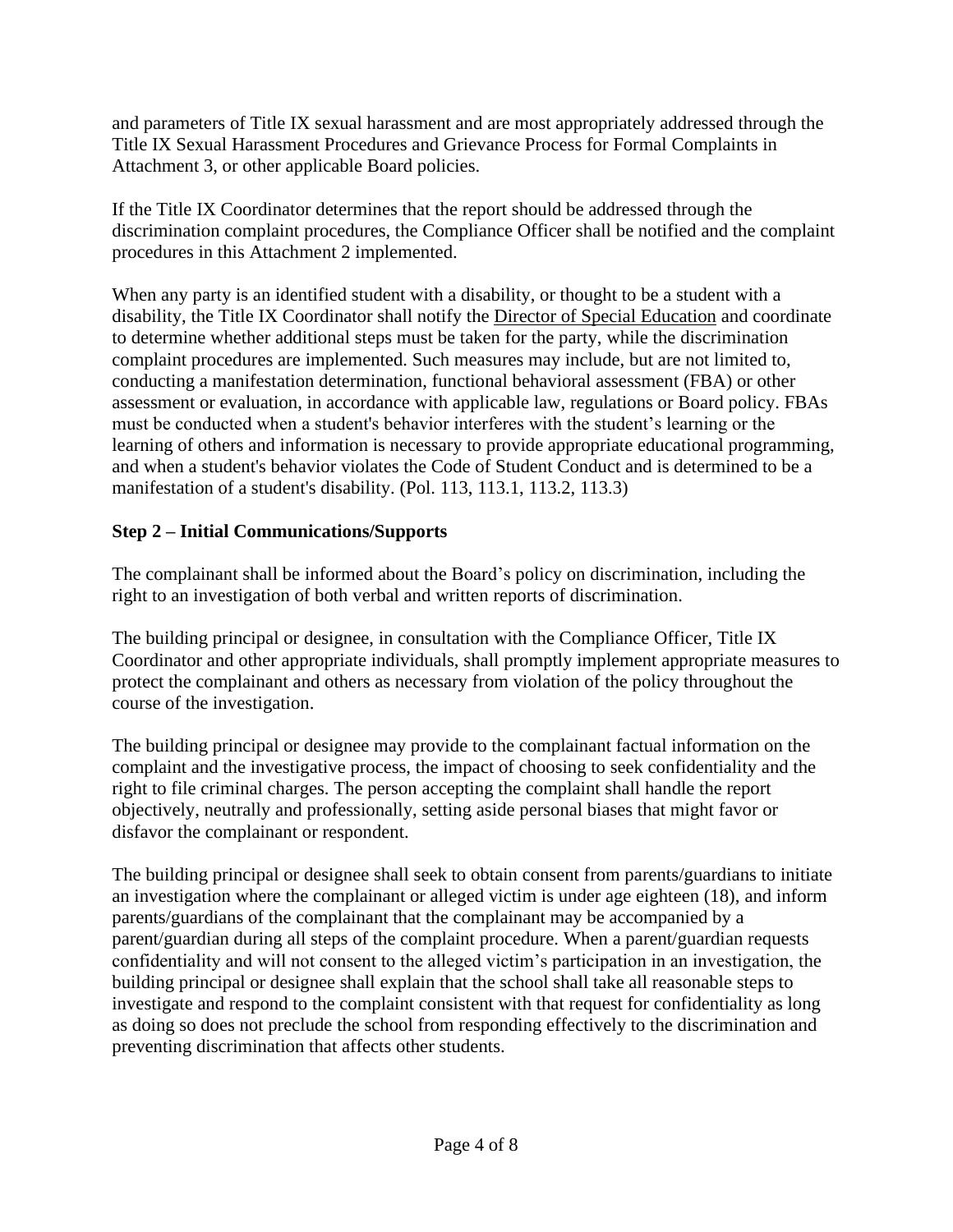The building principal or Compliance Officer shall provide relevant information on resources available in addition to the discrimination complaint procedure, such as making reports to the police, available assistance from domestic violence or rape crisis programs and community health resources, including counseling resources.

## *Informal Remedies -*

At any time after a complaint has been reported, if the Compliance Officer believes the circumstances are appropriate, the Compliance Officer may offer the parties involved in the complaint the opportunity to participate in informal remedies to address the reported conduct. Informal remedies can take many forms, depending on the particular case. Examples include, but are not limited to, mediation, facilitated discussions between the parties, restorative practices, acknowledgment of responsibility by a respondent, apologies, a requirement to engage in specific services, or other measures to support the parties.

If the matter is resolved to the satisfaction of the parties, the district employee facilitating the informal remedies shall document the nature of the complaint and the proposed resolution of the matter, have both parties sign the documentation to indicate agreement with the resolution and receive a copy, and forward it to the Compliance Officer.

The Compliance Officer shall contact the complainant to determine if the resolution was effective and to monitor the agreed upon remedies and shall document all appropriate actions.

\*If the informal remedies result in the final resolution of the complaint, the following steps are not applicable.

## **Step 3 – Investigation**

The Compliance Officer shall assess whether the investigation should be conducted by the building principal, another district employee, the Compliance Officer or an attorney and shall promptly assign the investigation to that individual. When a parent/guardian has requested confidentiality and will not consent to the alleged victim's participation in an investigation, the Compliance Officer shall provide the parent/guardian with a letter containing information related to the district's legal obligations to conduct an investigation and address violations of Board policy, and any other information appropriate to the specific complaint.

The Compliance Officer shall ensure that the individual assigned to investigate the complaint has an appropriate understanding of the relevant laws pertaining to discrimination and retaliation issues and Board policy, and how to conduct investigations and draft an investigative report.

The investigator shall work with the Compliance Officer to assess the anticipated scope of the investigation, who needs to be interviewed and what records or evidence may be relevant to the investigation.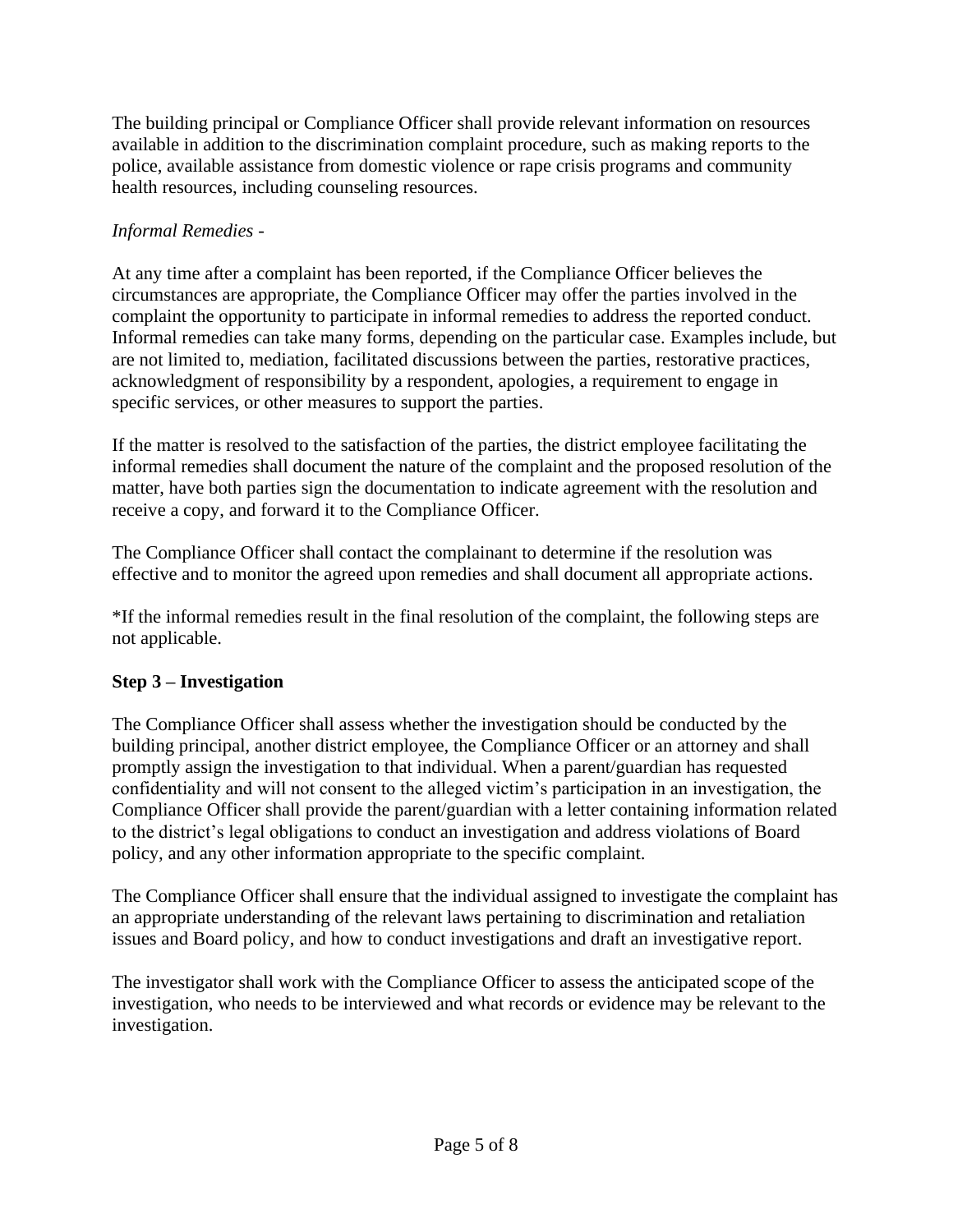The investigator shall conduct an adequate, reliable and impartial investigation. The complainant and the respondent may suggest additional witnesses and provide other evidence during the course of the investigation. When the initial complaint involves allegations relating to conduct which took place away from school property, school-sponsored activities or school conveyances, the investigation may include inquiries related to these allegations to determine whether they resulted in continuing effects such as harassment in school settings.

The investigation may consist of individual interviews with the complainant, the respondent, and others with knowledge relative to the allegations. The investigator may also evaluate any other information and materials relevant to the investigation. The person making the report, parties, parents/guardians and witnesses shall be informed of the prohibition against retaliation for anyone's participation in the process and that conduct believed to be retaliatory should be reported. All individuals providing statements or other information or participating in the investigation shall be instructed to keep the matter confidential and to report any concerns about confidentiality to the investigator.

If the investigation reveals that the conduct being investigated may involve a violation of criminal law, the investigator shall promptly notify the Compliance Officer, who shall promptly inform law enforcement authorities about the allegations.

The obligation to conduct this investigation shall not be negated by the fact that a criminal or child protective services investigation of the allegations is pending or has been concluded. The investigator should coordinate with any other ongoing investigations of the allegations, including agreeing to requests for a delay in fulfilling the district's investigative responsibilities during the fact-finding portion of a criminal or child protective services investigation. Such delays shall not extend beyond the time necessary to prevent interference with or disruption of the criminal or child protective services investigation, and the reason for such delay shall be documented by the investigator.

# **Step 4 – Investigative Report**

The investigator shall prepare and submit a written report to the Compliance Officer within thirty (30) school days.

of the initial report of alleged discrimination, unless the nature of the allegations, anticipated extent of the investigation or the availability of witnesses requires the investigator and the Compliance Officer to establish a different due date. The parties shall be notified of the anticipated date the investigative report will be completed and of any changes to the anticipated due date during the course of the investigation.

The investigative report shall include a summary of the investigation, a determination of whether the complaint has been substantiated as factual, the information and evaluation that formed the basis for this determination, whether the conduct violated Board Policy 103 and of any other violations of law or Board policy which may warrant further district action, and a recommended disposition of the complaint. An investigation into discrimination or harassment shall consider the record as a whole and the totality of circumstances in determining whether a violation of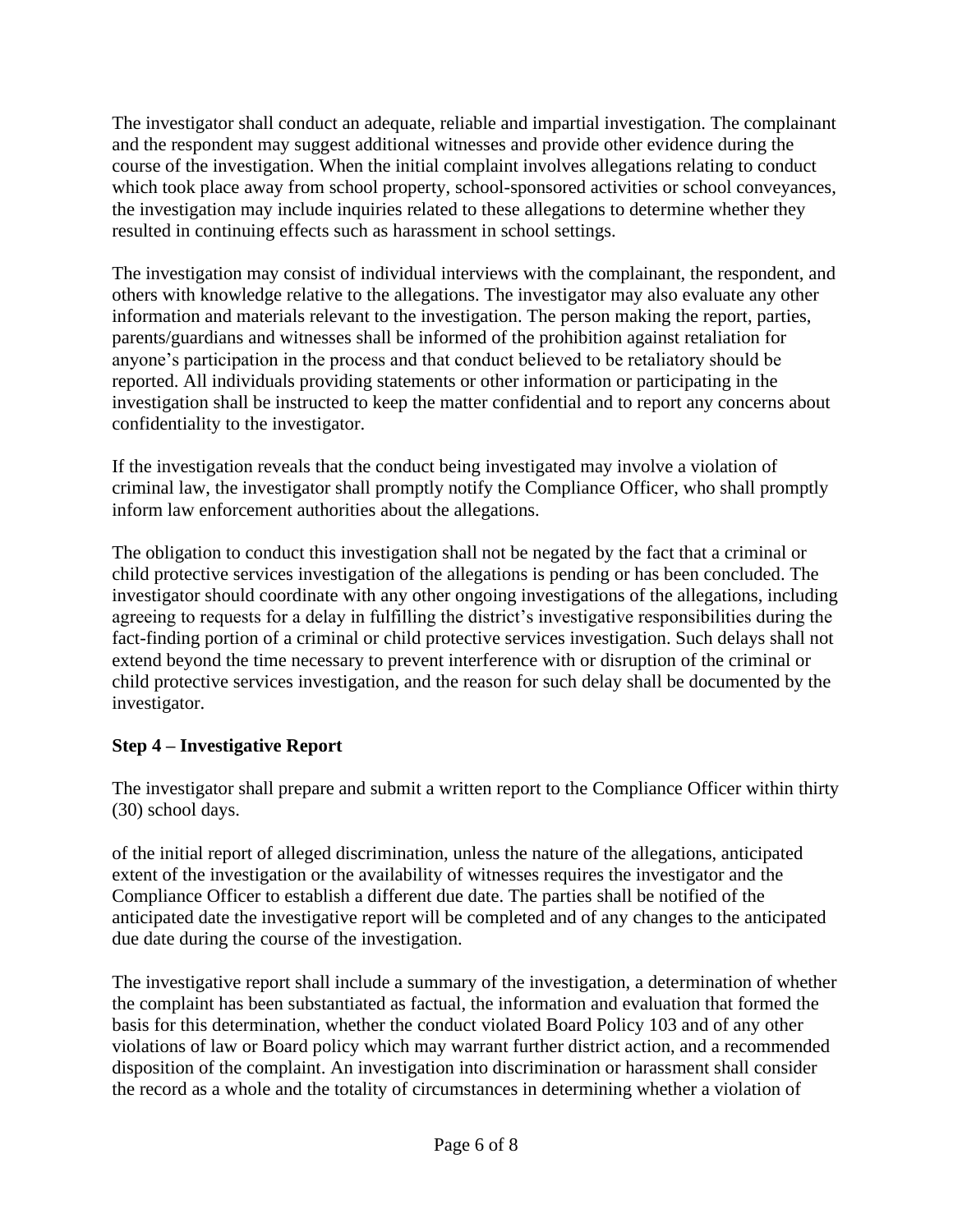Board policy has occurred, recognizing that persistent and pervasive conduct, when taken together, may be a violation even when the separate incidents are not severe.

The complainant and the respondent shall be informed of the outcome of the investigation, for example, whether the investigator believes the allegations to be founded or unfounded, within a reasonable time of the submission of the written investigative report, to the extent authorized by the Family Educational Rights and Privacy Act (FERPA) and other applicable laws. The respondent shall not be notified of the individual remedies offered or provided to the complainant.

# **Step 5 – District Action**

If the investigation results in a finding that some or all of the allegations of the discrimination complaint are founded and constitute a violation of Board policy, the district shall take prompt, corrective action designed to ensure that such conduct ceases and that no retaliation occurs. The district shall promptly take appropriate steps to prevent the recurrence of the prohibited conduct and to address the discriminatory effect the prohibited conduct had on the complainant and the district education program or activity. District staff shall document the corrective action taken and, where not prohibited by law, inform the complainant. The Compliance Officer shall follow up by assessing the effectiveness of the corrective action at reasonable intervals.

If an investigation results in a finding that a different policy was violated separately from or in addition to violations of Policy 103 or these procedures, or that there are circumstances warranting further action, such matters shall be addressed at the conclusion of this investigation or through disciplinary or other appropriate referrals where further evaluation or investigation is necessary. (Pol. 113.1, 218, 233, 247, 249)

Disciplinary actions shall be consistent with the Code of Student Conduct, Board policies and administrative regulations, district procedures, applicable collective bargaining agreements, and state and federal laws and regulations. (Pol. 103, 104, 113.1, 218, 233, 317, 317.1)

# **Appeal Procedure**

If the complainant or the respondent is not satisfied with a finding made pursuant to these procedures or with recommended corrective action, they may submit a written appeal to the Compliance Officer within fifteen (15) school days of receiving notification of the outcome of the investigation. If the Compliance Officer investigated the complaint, such appeal shall be made to the Superintendent.

The individual receiving the appeal shall review the investigation and the investigative report and may also conduct or designate another person to conduct a reasonable supplemental investigation to assess the sufficiency and propriety of the prior investigation.

The person handling the appeal shall prepare a written response to the appeal within twenty (20) school days.